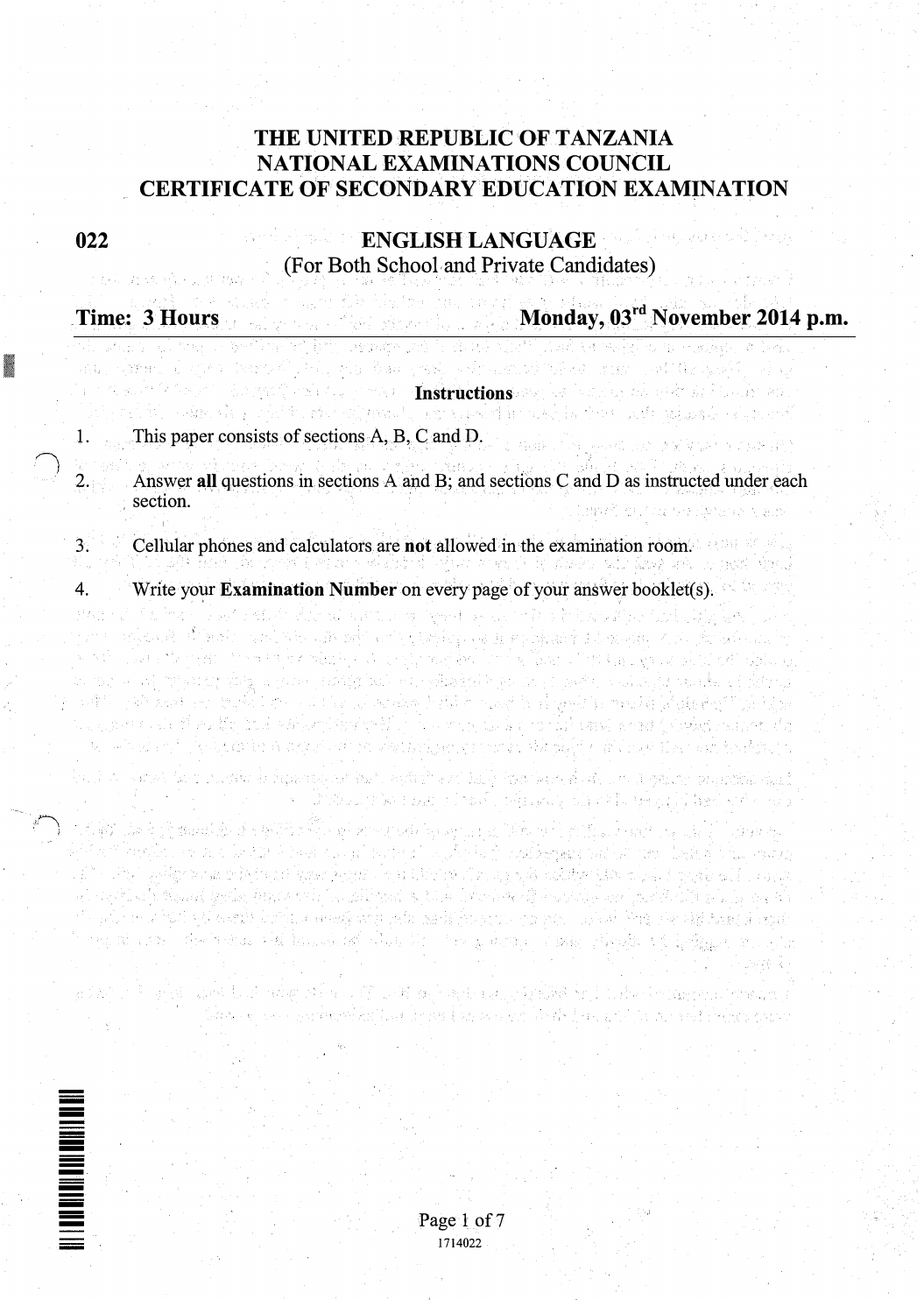# $SECTION A (10 Marks)$ COMPREHENSIONA�D SUMMARY

1. Read the passage below carefully then answer the questions that follow.

. Participation

Upendo was avery beautiful girl who was admired by many people for her beauty and charm. Upendo was also hard working at home and upheld the respect for people. However her friends were very jealous of her and always ill-treated her. One day her friends were going to visit a reputed specialist to have their teeth filed, spaced and beautified. Upendo joined the girls. They all had their teeth beautifully done and the girls looked very attractive and charming but no one looked as pretty as Upendo. The specialist praised Upendo's teeth and beauty and added that she had natural beauty and charm in everything. This annoyed the girls.

On their way home, they met some young men in the forest. Those young men admired Upendo's teeth. This made the girls become angry as they were already very jealous of Upendo's beauty. They all agreed to get rid of Upendo, by burying her alive in a hole which was somewhere in the forest.

It was now suggested that they should all enter the forest and gather some firewood to take back home. As was the custom, they always brought some firewood with them. They all agreed to go and gather firewood and Upendo was particularly eager to take some home.

After the girls had collected the firewood, they set off for home. When they reached the hole in the forest, they pushed Upendo in it so quickly that she did not have time to scream. They sealed the hole very carefully and so buried her alive. On their way home, they did not talk to anybody about Upendo. That evening Upendo did not return home. Her parents went about asking Upendo's friend if they had been with Upendo or if t<sup>h</sup>ey had seen her that day. They all denied having been with her or having seen her. Her parents walked all over the village in search of her. All this time Upendo was crying bitterly at the bottom of the hole in the forest.

Her absence caused so much concern that her father had to consult diviners and seers to find out what had happened to his daughter, but he did not succeed.

 $\bigcirc$  .

Upendo's brother knew all the time that most of the girls in the village had been:jealous of his sister and hated her, so he suspected foul play. He left home and started out to search for his sister. He traced the route which the girls had taken on their way from the specialist. When he came upon the hole, he noticed footmarks and a bundle of firewood abandoned nearby. He then heard his sister's voice and confirmed that, she had been buried there by her friends. He started digging frantically and removing the soil until he found his sister who was in good ·shape.

Upendo recounted what her friends had done to her. The girls who had tried to kill Upendo were taken before elders and their case was heard and judgement was passed.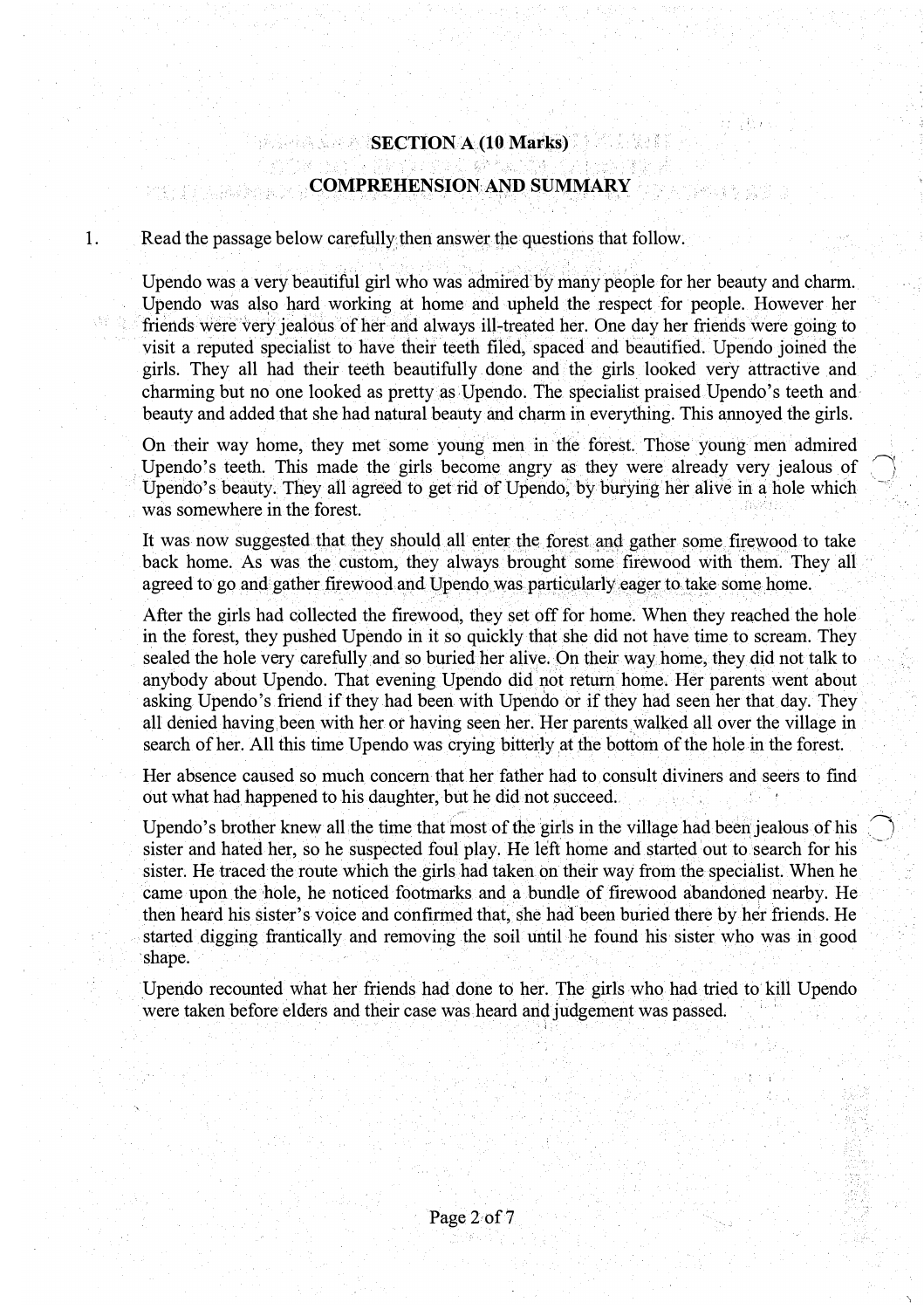## Ouestions and the state defended with a construction of the second

- (a) Answer the questions below by choosing the mostcorrectalternative,
	-
	- (i) The girls were jealous of Upendo because of
		- A her beauty and charm
		- B working hard
		- C her filed teeth
		- D collecting firewood
		- E her brother. We had been explored by the
	- (ii) The word "reputed'' used in the.passage means
		- A become famous and it was a present and the contract of the first product
		- B known by people
		- C be generous
		- D wanted always
		- E generally considered.
	- (iii) Name three things which helped to discover Upendo's where-about.

Tarikan Light, gina Hora Neb

stand and a company for the second series. 计图形 医心脏病 医乳糖

43

Tunga Tingkatu je posti Pijija na P Sawi k

ratif hocketil och persont til gikk gang adalah sahiji dan kalendar dan menggalam kalendar dan sama dan sama dan salah salah salah salah salah sah<br>Salah salah salah salah salah salah salah salah salah salah salah salah salah salah salah salah salah salah sa Verkal in der gegen in den der Stadt und der Stadt und der Stadt und der Stadt und der Stadt und der Stadt und<br>Stadt und der Stadt und der Stadt und der Stadt und der Stadt und der Stadt und der Stadt und der Stadt und de S ANY ARAWAY

- A A bundle of firewood, clothes and footmarks<br>B Footmarks, a bundle of firewood and Upendo's voice
	- Footmarks, a bundle of firewood and Upendo's voice
- C A hole, a route to the forest, Upendo's friends and the state of the state of the state of the state of the state of the state of the state of the state of the state of the state of the state of the state of the state of
- D Footmarks, girls and Upendo's voice and the state of the state of the state of the state of the state of the state of the state of the state of the state of the state of the state of the state of the state of the state o
- E A hole, Upendo's friends and a bundle of firewood

. (iv) Upendo was crying bitterly

- A at her parents house
- B in the specialist house
- C in the big forest
- D at the bottom of the hole
- E on her way to the expert.
- (b) Complete the following sentences with information from the passage.
	-
	- (i) The custom of the girls was to  $\frac{1}{2}$  contained to see the specialist for  $\frac{1}{2}$  contained and her friends went to see the specialist for Upendo and her friends went to see the specialist for
	- $\cdot$  (iii) The girls who mistreated Upendo were identified and  $\cdot$  .
- 2. Read and summarize the following passage in five (5) sentences.

The word nature is used to refer to all things in the universe that were not made by humans, things like trees, mountains, birds and rivers. The word nature comes from the Latin word "natura" which means "things born". Things that were not created by humans are called natural. Things made by humans are called "artificial", because they were made by human art or skilL Have you ever seen an artificial Christmas tree? It is very different from a natural tree that was born from a seed and grew in the ground. · · ·

Is a garden a part of nature? The answer may be yes/no; it is natural because people did not make the plants that are growing there. But on the other hand, a garden is not natural; it is artificial because people plan and take care of the garden. They do not leave everything to nature. A garden is a good example of people indinature working together;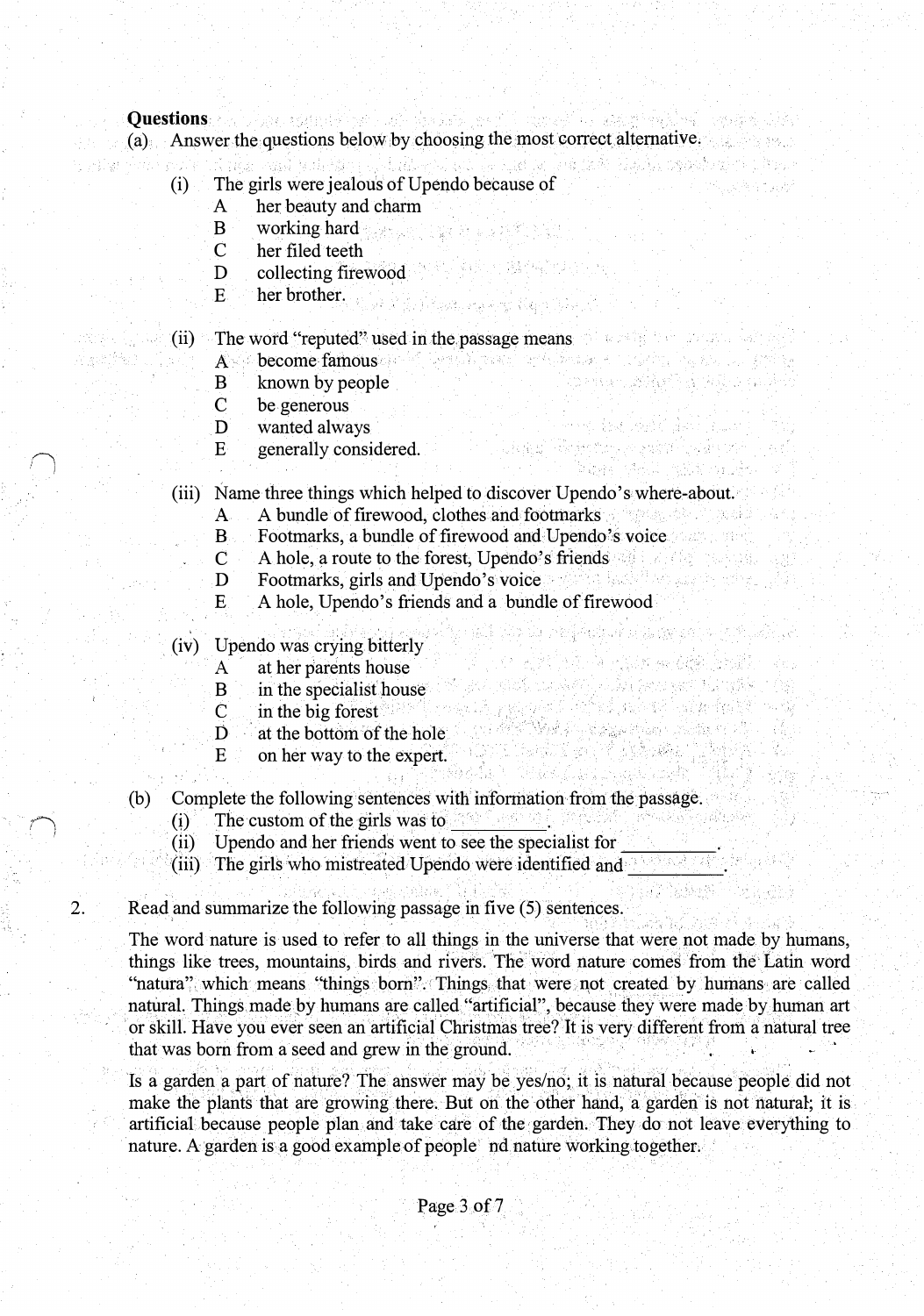Are human beings parts of nature? Yes, except for the clothes they wear. After all, your. clothes are made by human art. Nature includes the stars in the heavens, the sun, and the earth; it includes things that are as big as the sky and so tiny that they can be seen only with a ta sewiti kiti. Nasion <sup>ja</sup> kiti samboja poli microscope.

### SECTION B (20 Marks)

### PATTERNS AND VOCABULARY

#### Answer all questions in this section.

3. Special names are given to groups of things. Us.e the words below, to show a special name given to each group: stationery, furniture, birds, subjects, animals, trees, readings, colours, food, fruits, courses **and the colours** of the set of the set of the set of the set of the set of the set of the set of the set of the set of the set of the set of the set of the set of the set of the set of the s

- (a) green, red, blue, yellow
- (b) pawpaw, orange, pineaple, apple
- (c) chair, desk, table, stool
- (d) cat, dog, rat, cowers and also shared all contract specific specific specific
- (e) history, geography, civics; kiswahili
- (f) pens, rulers, envelopes, paper
- (g) novels, plays, short stories, poems
- (h) education, political science, law, engineering
- 4. Write the word which is not part of the list of words provided below.

น คนนาย์ ใช่ และเป็นค่อยไม่สารเดีย

- (a) Plate, Spoon, Cup, Knife, Pan, Block
- (b) Milk, Cassava, Rice, Maize, Potatoes, Yams
- (c) Mini skirt, Shoes, Shirt, Trousers, Shorts, T -shirt
- (d) Tanzanian, Botswana, Greek, France, Togolese, Swazi
- (e) Airtel, Vodacom, Tigo, Zantel, TTCL,TBC
- (f) Chair, Table, Stool, Bed, Sheet, Cupboard
- (g) Fanta, Pepsi, Sprite, Coca-Cola, Mirinda, Chemicola
- (h) Moshi, Dodoma, Mbeya, Arusha, Morogoro, Tanga
- 5. Complete the following dialogue between Lillian and Charles with one word in item (i)-(viii).

. . . . . . . . . . . . .

s a dhul sann ban Am Abrand

· .

'-.··'.

\ J-

Lillian: Hello! Do (i) mind if I share your Umbrella?

Charles: No, of course not.

Lillian: Er; (ii) .,..,.------- name is Lillian.

- Charles: (iii) is: is Charles. I see, you have a suitcase. Are you travelling?
- Lillian: (iv) have just arrived from my aunt's place and I am waiting for my uncle who is coming from town. And  $(v)$ .
- Charles: I am waiting for my uncle too who is arriving from town at three o'clock by Kamega bus. What bus is (vi) uncle taking? Do you know?
- Lillian: Er, I do not exactly remember which ·one. Let (vii) .see ...... Oh! I know. He is also travelling by Kamega bus. I wish I knew which one.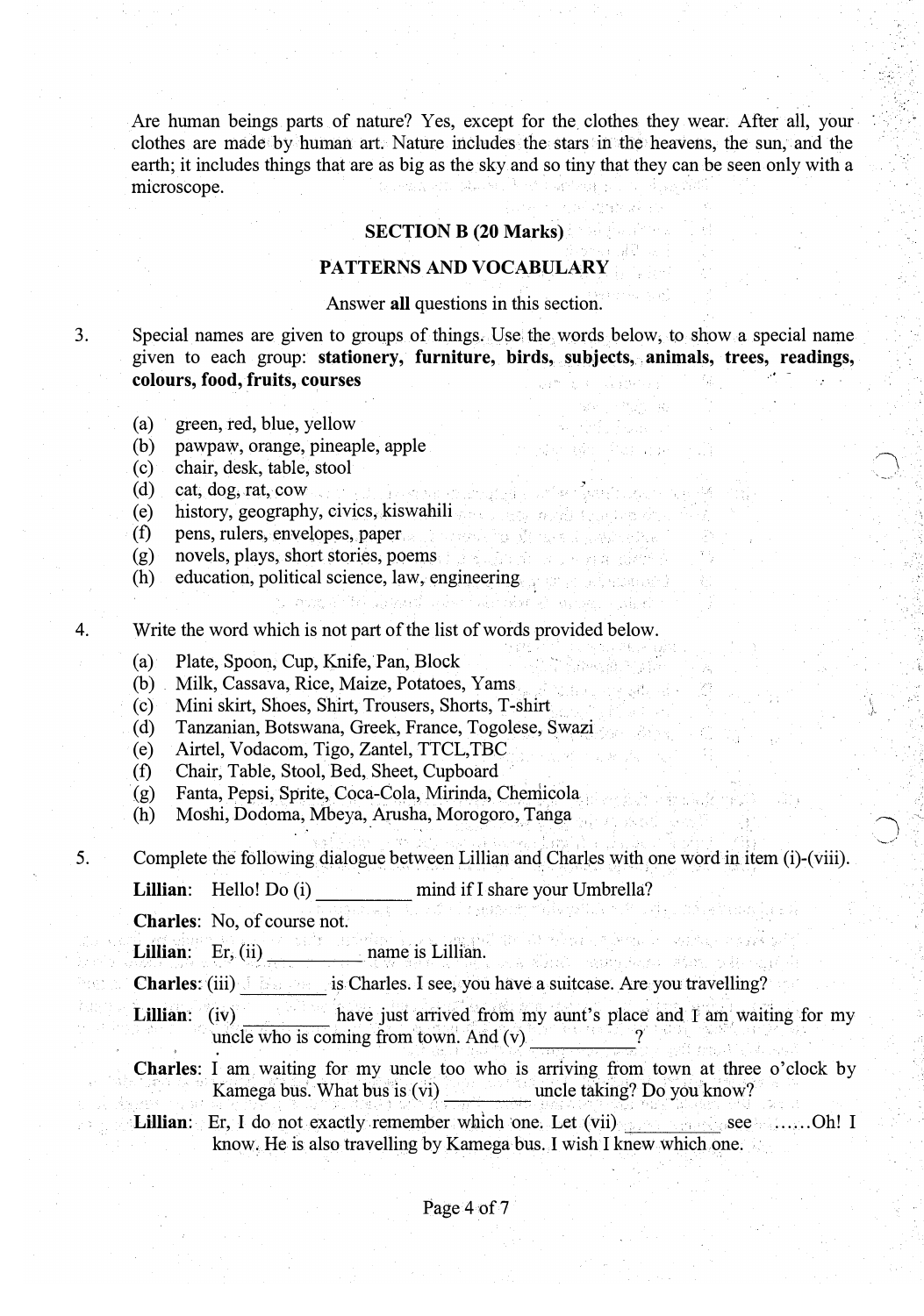Charles: Never mind which one. There is only one Kamega bus from town every day. What an odd thing that your uncle should travel on the same bus as my uncle! I wonder whether (viii) know each other?

Rewrite the following sentences according to the instructions given after each.

- (a) The chief editor was not present. The sub editor was not present. (Join the two sentences beginning with: Neither \_· \_\_\_ \_\_,
- (b) Photojournalism is more difficult than News writing. (Begin: News writing is
- If you do not work hard, you will repeat some of the papers. (Begin: Unless  $(c)$ nasan Bilim Cing )
- (d) Abraham was strong. He was beaten in the first round. (Rewrite using despite

Rewrite the following sentences by using the right form of a word in the bracket .

- (a) We (go) to leave tomorrow morning.
- (b) I (water) my flowers at this moment.
- (c) He (cook) his meals every day.

6.

 $\overline{7}$ . ,i

(d) Yesterday I (see) people fighting at the market.

# **SECTION C (30 Marks)**

## LANGUAGE USE

Answer questions 8, 9 and select any two (2) in question 10.

e calinda w

ma kanazi kucama ang kabupatèn Ka

**Representative** 

いたっぱ 不好

' 8. Rearrange the following sentences in a logical sequence to make a meaningful paragraph by writing the corresponding letters in the answer booklet (s) provided. For example:  $(i)$  -  $F_{ij}$  , and  $F_{ij}$  , the set

A. One day on my way to school, I saw a man running towards me.<br>B.  $\rightarrow$  My Primary School was located very far away from home.

...\_\_ \_\_\_ H;----LMy\_frimarySchool was located very far away from home.

C. So I used to walk a long distance to school.

D. I discovered that he was a mad man; thank God I managed to escape.

E. The man was holding a stick.

9. Match each expression in List  $A$  with the word in List  $B$  by writing the correct letter beside the item number.

| List A                                                  | result971<br>List B                    |
|---------------------------------------------------------|----------------------------------------|
| Move from one place to another for                      | Dissent<br>A <sub>1</sub>              |
| settlement.                                             | 그 모자 보고 좋은<br>Watch<br>В.              |
| Take hold of something.<br>(ii)                         | Migrate<br>$\mathbf{C}$ .<br>구나 나라 손에  |
| (iii) Bring to a successful conclusion.                 | D. Achieve<br>, General Anthony (1990) |
| <b>Look hastily or briefly.</b> Look hastily or<br>(iv) | E. Invigilate<br><b>L'Electron C</b>   |
| (v) Have a disagreement.                                | <b>Return</b><br>F.                    |
|                                                         | Catch<br>G.<br>the form of the state   |
|                                                         | Glance<br>Ή.                           |
|                                                         |                                        |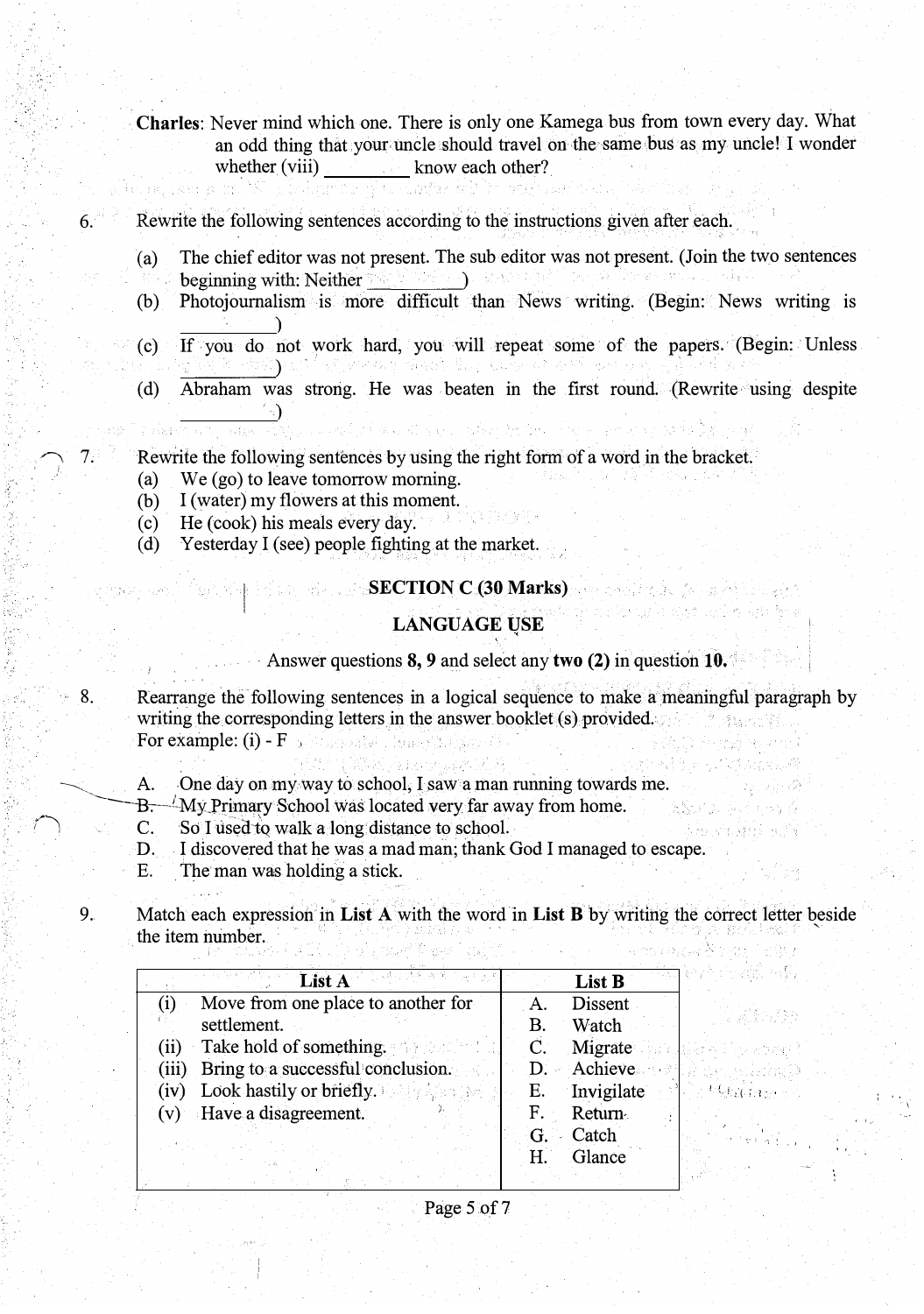10. Answer two questions from the four alternatives A, B, C and D.

tul VI link glaza reziñ naiskeza en pasokalia etiko plasmati ji bez bigir lajaka ha

- A. Imagine that you are a member of the school trip committee. Write a composition of about 250 words on the eight ways you are going to use to raise money for your study tour to Ngorongoro National Park.
- B. Write an essay of about 250 words on eight areas that you can concentrate on, if you were elected the President of Tanzania for the year 2015-2020. A.B.A.
	- ·C. Write a letter to your father to inform him on the day you are goiug to close school for your holiday and ask him to send you some money for bus fare. Sign your name as Matokeo Kamili. '
	- D. Imagine that you have graduated with a bachelor in laws degree and you wish to apply for a job at the High Court of Law. Write an application letter to the Chief Justice. Sign your name as Sikukuu Nzuri. n a bhainn an chomhair.<br>Tagairtí

### SECTION D (40 Marks)

# RESPONSE TO READING

Answer two (2) questions from this section. One (1) question should be selected from poetry and the other from novels and short stories or plays.

an the New York and the South of the special contribution of the second state of the second state of the second

#### LIST OF READINGS

# NOVELS AND SHORT STORIES

|                             | A Wreath for Father Mayer of Masasi - S.N. Ndunguru (1977), Mkuki na Nyota |
|-----------------------------|----------------------------------------------------------------------------|
| <b>Unanswered Cries</b>     | - Osman Conteh, Macmillan                                                  |
| <b>Passed Like a Shadow</b> | -B.M Mapalala (2006), DUP                                                  |
| <b>Spared</b>               | - S.N. Ndunguru (2004), Mkuki na Nyota                                     |
| <b>Weep Not Child</b>       | - Ngugi wa Thiong'o (1987); Heinemann                                      |
| <b>The Interview</b>        | - P. Ngugi (2002), Macmillan                                               |

### PLAYS

de Sur

Three Suitors: One Husband. The Lion and the Jewel This Time Tomorrow The Black Hermit  $-$  O. Mbia (1994), Eyre Methuen - W. Soyinka (1963), OUP - Ngugiwa Thiong'o (1972), Heinemann - Ngugi wa Thiong'o (1968), Heinemann

## **POETRY**

Songs of Lawino and Ocol Growing up with Poetry· <sup>S</sup>ummon<sup>s</sup> · . - <sup>0</sup>. P'Bitek (1979}, EAPH. -D. Rubadiri{ed){l989), Heinemann·  $-$  R. Mabala (1960), TPH

출장 사고

De Britânica

Worldwin an Antonibe was filled

I i